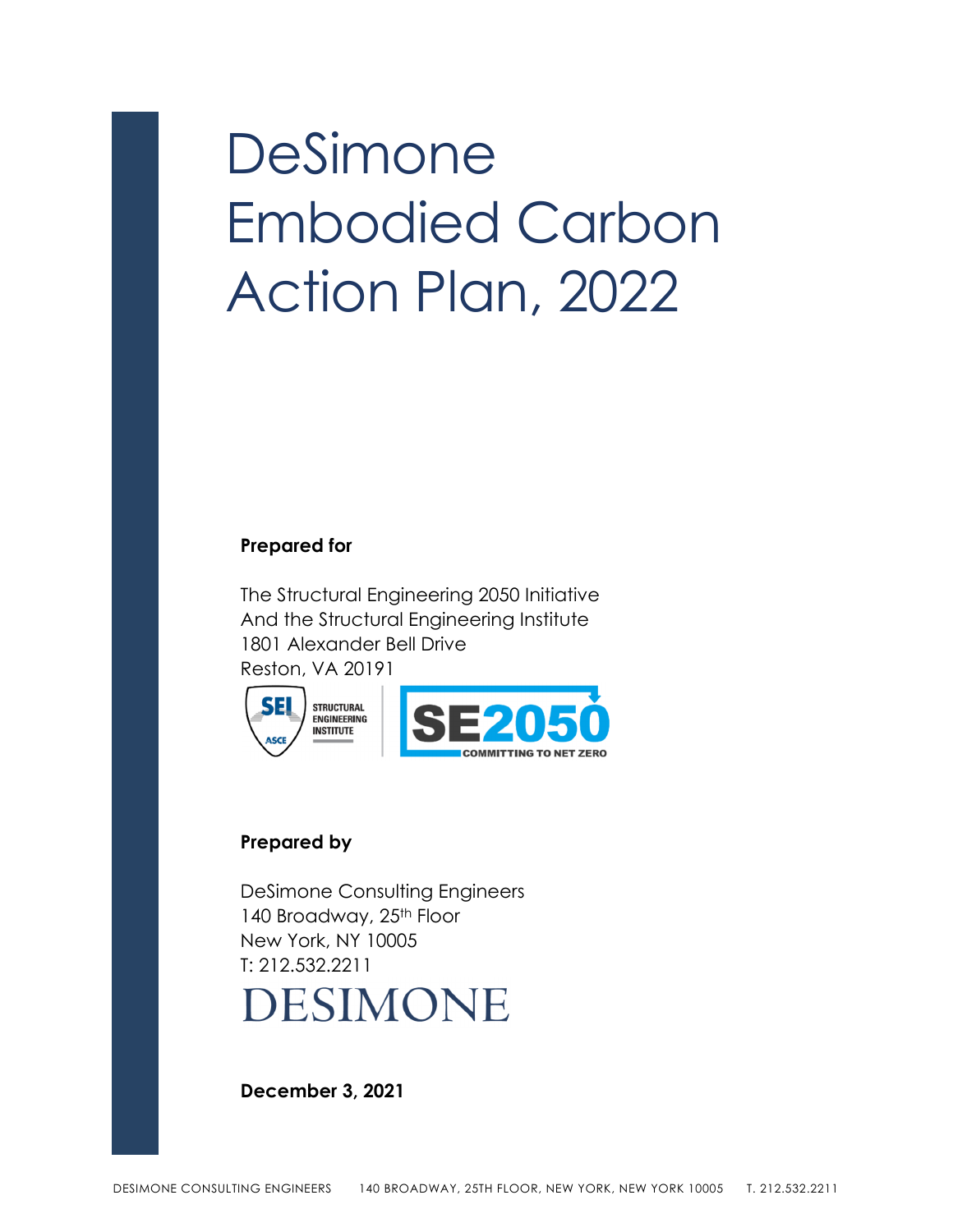### Executive Summary

DeSimone recognizes the importance of reducing the carbon footprint of the built environment and supports the goal to reach net zero structural designs by 2050. To this end, we have created this embodied carbon action plan for the year beginning January 1, 2022.

Our strategy is to resource project teams to make win-win sustainable design decisions. Our plan is outlined according to the four initiatives below. DeSimone has created a Sustainable Design Team to take primary responsibility for implementing these initiatives.

- **Educate** We will host a Sustainable Design Teams channel, host four webinars, and will curate a Sustainable Design Library.
- **Report** We will perform two Life Cycle Assessments and report the results to SE 2050.
- **Reduce** We will establish a benchmark for the embodied carbon of our structures and research reduction strategies.
- **Advocate** We will share our accumulated experience with the design community.

Please reach out to us if you have any questions or ideas that can help.

David Palmer Sustainable Design Team Leader David.Palmer@De-Simone.com T. 440.241.3802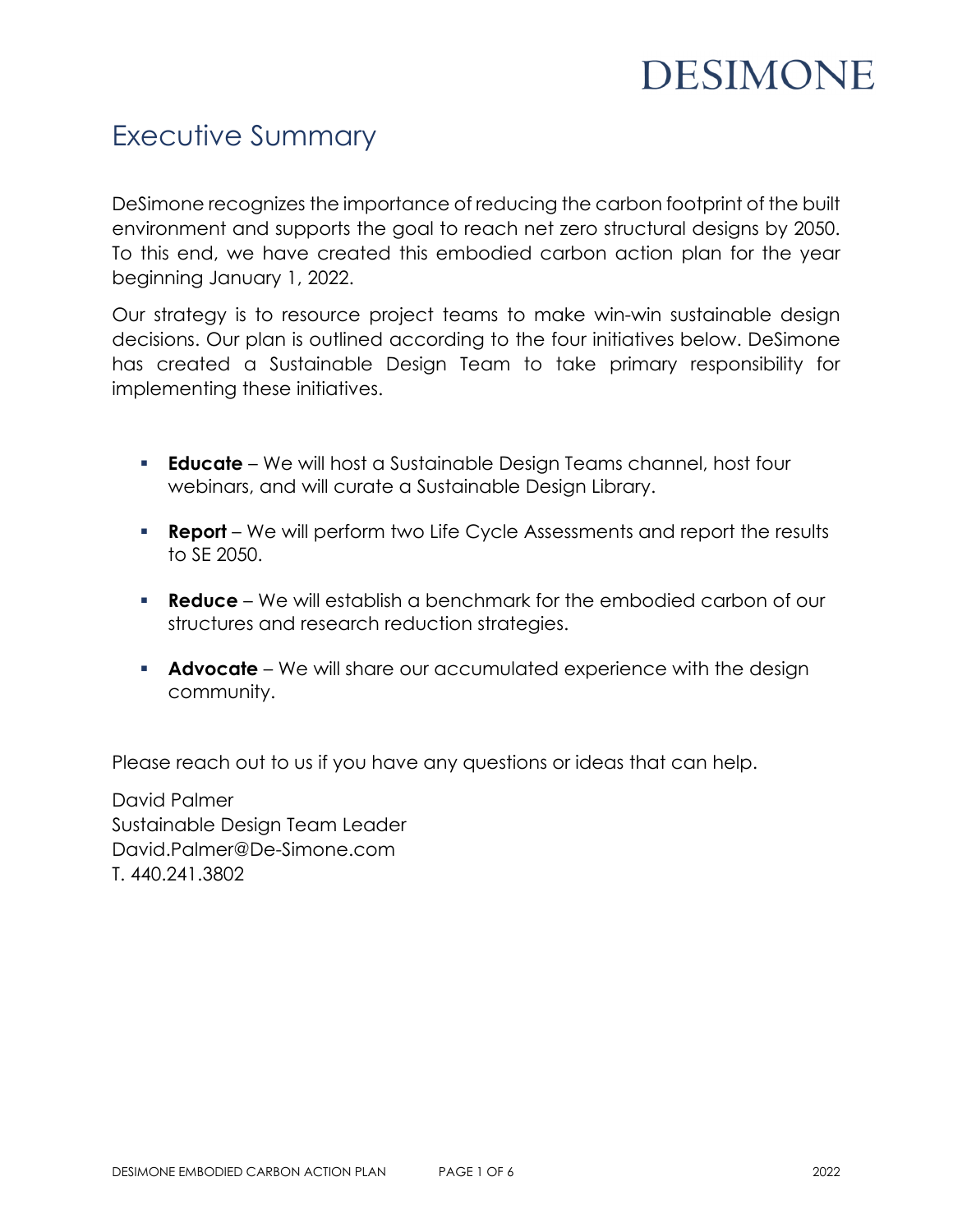## Contents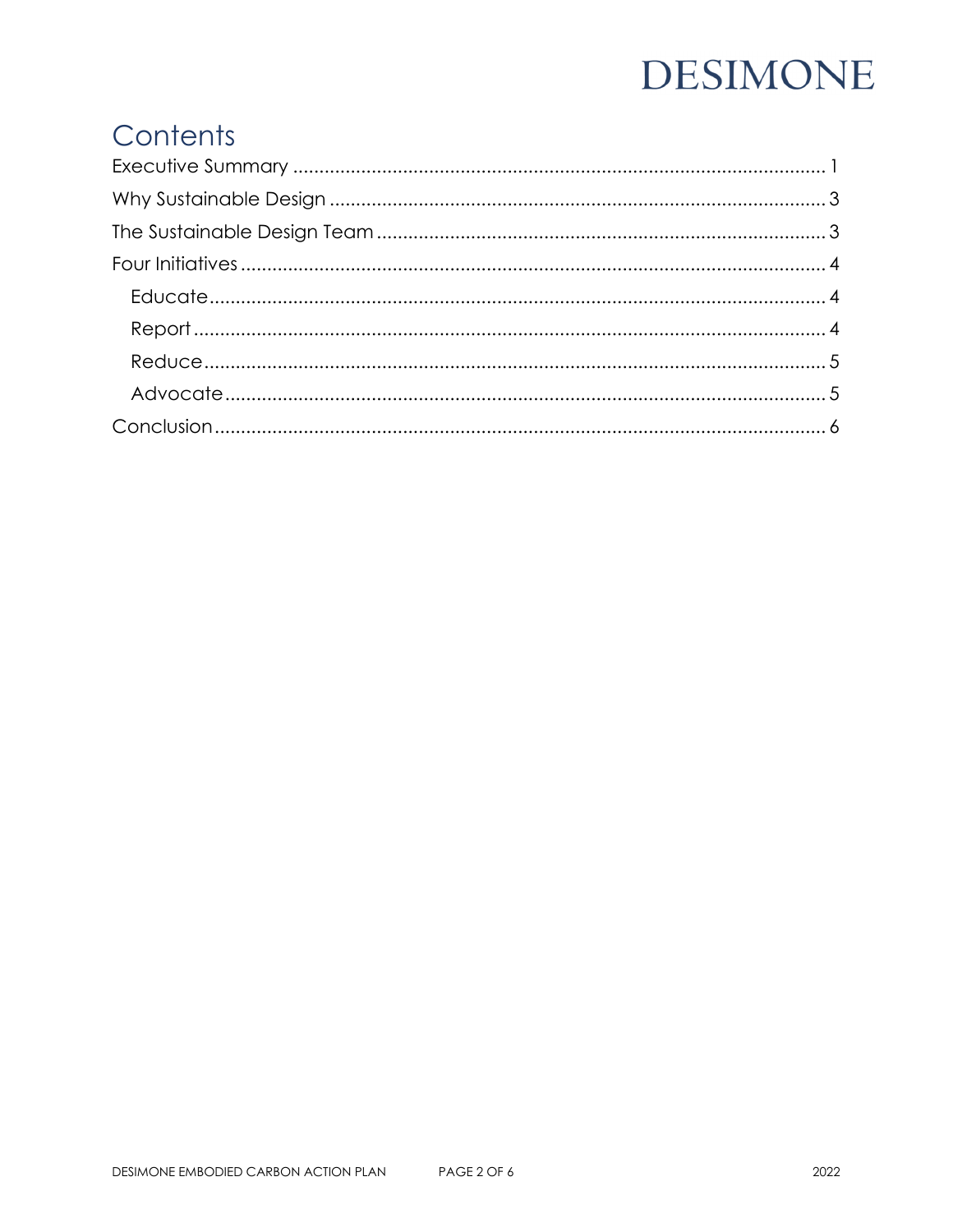### Why Sustainable Design

DeSimone recognizes the importance of reducing the carbon footprint of the built environment and believes that this should no longer be handled on a project-byproject basis. We envision a firm-wide movement and body of expertise. To this end we have created this Embodied Carbon Action Plan for the year beginning January 1, 2022.

Our plan is informed by a positive view of humanity and the future. We believe that engineers can achieve net zero structural designs and will further innovate to create a world where humans and the biosphere flourish in harmony.

We define sustainable design as a process that maximizes value for all while minimizing negative impacts. In the context of our structures, this involves improving safety, adaptability, durability, functionality, and aesthetic while minimizing environmental and financial cost, among other factors.



Our strategy focuses on resourcing our engineers and partners to make win-win sustainable design decisions.

### The Sustainable Design Team

DeSimone has created a Sustainable Design Team to advance the sustainability of DeSimone structures by curating resources that guide designers to select both sustainable materials and design techniques. Our initial focus is to reduce embodied carbon in accordance with the SE 2050 challenge.

The team meets bi-weekly and is responsible for implementing the plan outlined in this document. Current team members are shown below.



**Tarek Abdallah** San Francisco



**Houman Hadad** Miami



**Solomon Ives** Las Vegas



**Jarret Johnson** Boston



**David Palmer** New York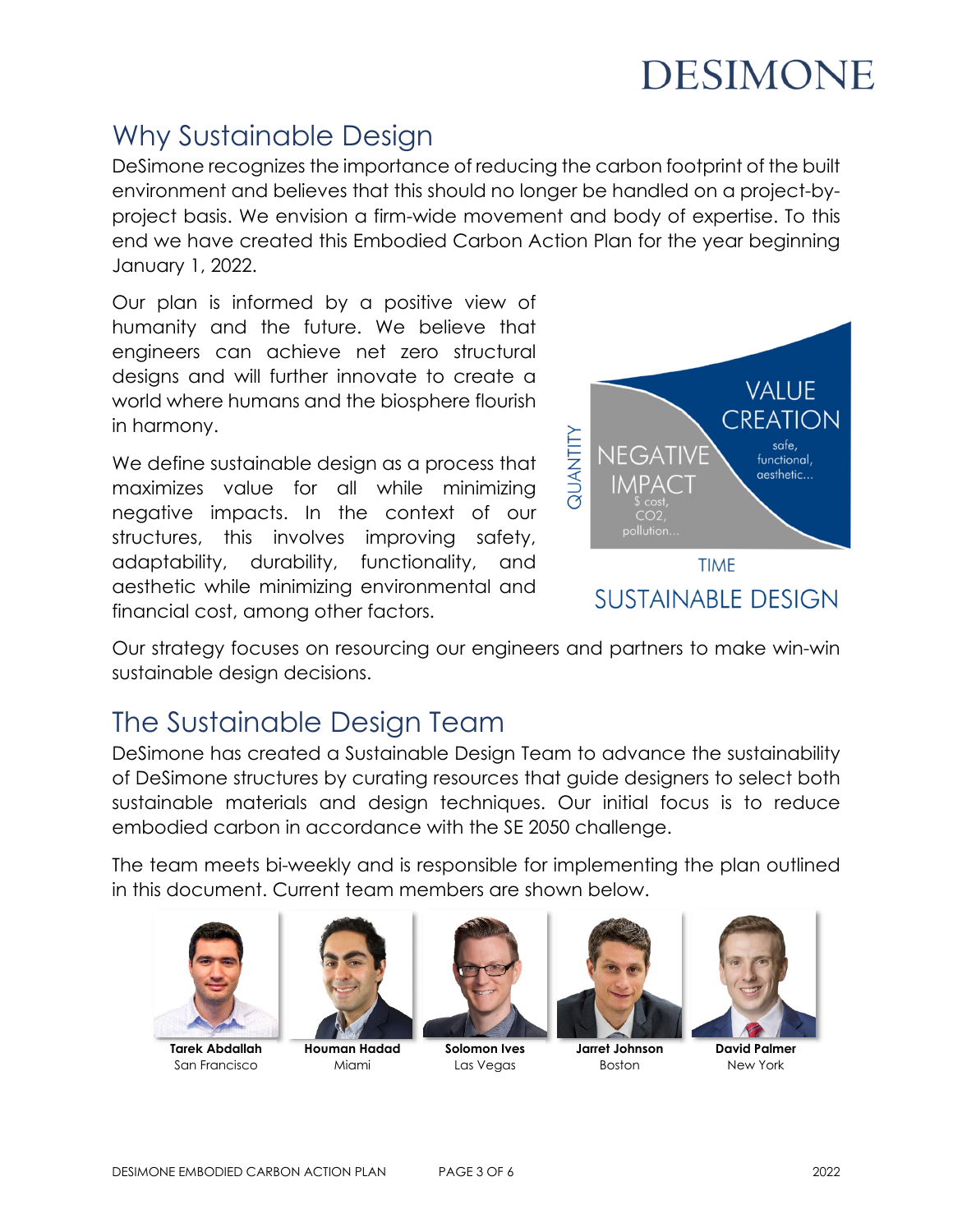### Four Initiatives

Our action plan is laid out according to the following four initiatives.

#### **Educate**

Our Sustainable Design Team is responsible for education implemented as follows.

- **Sustainable Design Teams Channel** This channel is a company-wide conversation about information, news, and technological advances around sustainable design, and serves as a forum for questions. Our Sustainable Design Team hosts the channel and posts bi-weekly to spark conversation and hype the movement.
- **Quarterly Webinars** These webinars are hosted by our Sustainable Design Team and focus on sustainable design.
- **Sustainable Design Library** Curated by the Sustainable Design Team, this collection of sustainable design resources will be anchored by two inhouse summaries: DeSimone's Embodied Carbon Basics and DeSimone's Carbon-Reduction Strategies. These short form "cheat sheets" can be referenced as "go, no-go" lists early in projects to scan for opportunities when they are most easy to implement. Over time, we intend to link these summary sheets to a fuller long-form sustainable design library.

#### Report

Our path to net zero will require consistent reductions in embodied carbon to be achieved every year. To track our progress towards net zero, we will measure the embodied carbon of our projects and report the results to SE 2050.

- **Life Cycle Assessments (LCA)** A minimum of two (2) LCAs per year will be performed on our structural designs, covering phases A1-A3, or "cradle to gate".
- **LCA Project Selection** The intent is for project managers to volunteer their projects and perform the assessments themselves. The Sustainable Design Team will encourage participation, review LCA's for accuracy, and upload results to the SE 2050 site.
- **LCA Software** The LCA process will utilize DeSimone ECO, our internally developed LCA tool. This tool allows for material quantity inputs and gives embodied carbon as the output. DeSimone ECO is based on Environmental Product Declarations.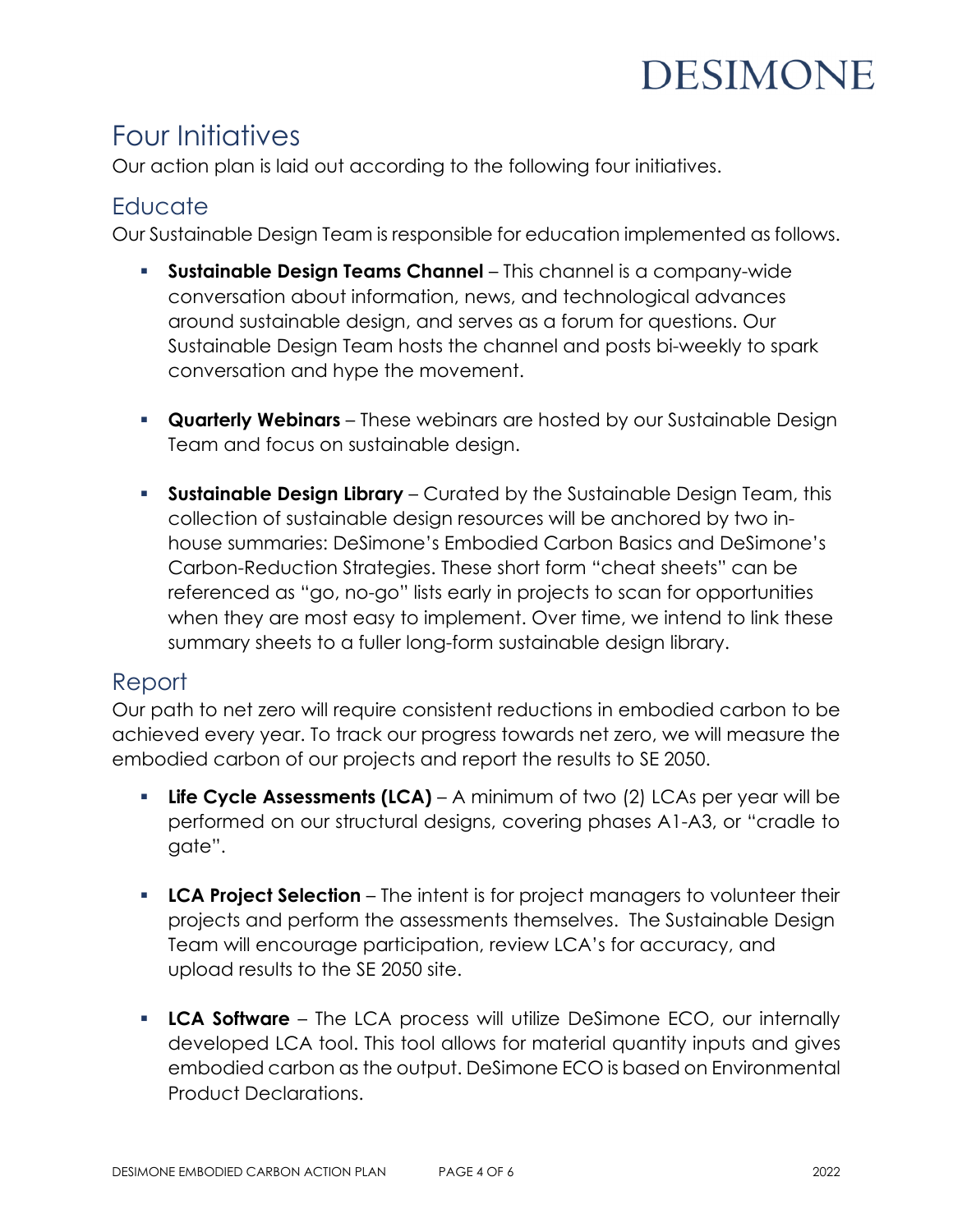**Training** – Engineers at DeSimone will be given a training guide for DeSimone ECO and will be presented with information on embodied carbon and a demonstration of DeSimone ECO through a webinar.

#### **Reduce**

We plan to adopt a multi-faceted strategy to reduce the carbon footprint of our structures. Our solution is broken down as follows:

- **Carbon Benchmark**  We will establish a carbon benchmark for our projects to serve as a reference point from which our progress in reducing carbon emissions will be measured. Our benchmark will inform reasonable embodied carbon targets for future projects.
- **Research: Materials and Structural Systems**  We will research innovative and emerging technologies with regard to sustainability. We will keep the scope of our studies broad: material science of concrete, wood, steel, and composites; optimized structural systems; biophilic design; and carbon sequestration techniques, to name a few!
- **Specifications**  We will draft sample low-carbon material specifications and general notes for easy implementation by engineers on projects.

#### Advocate

We recognize that embodied carbon reduction must be a universal goal within the industry, and to that end, we plan on sharing our knowledge outside of our firm in the following ways:

- **Marketing Outreach** We will prepare brochures for clients highlighting the benefits of carbon reduction and recommended steps forward for various project types.
- **SE 2050 Declaration**  We will delcare ourselves an SE 2050 member on our website, standard marketing materials, and proposals.
- **Presentations** We will deliver one presentation to clients focused on carbon reduction strategies and benefits.